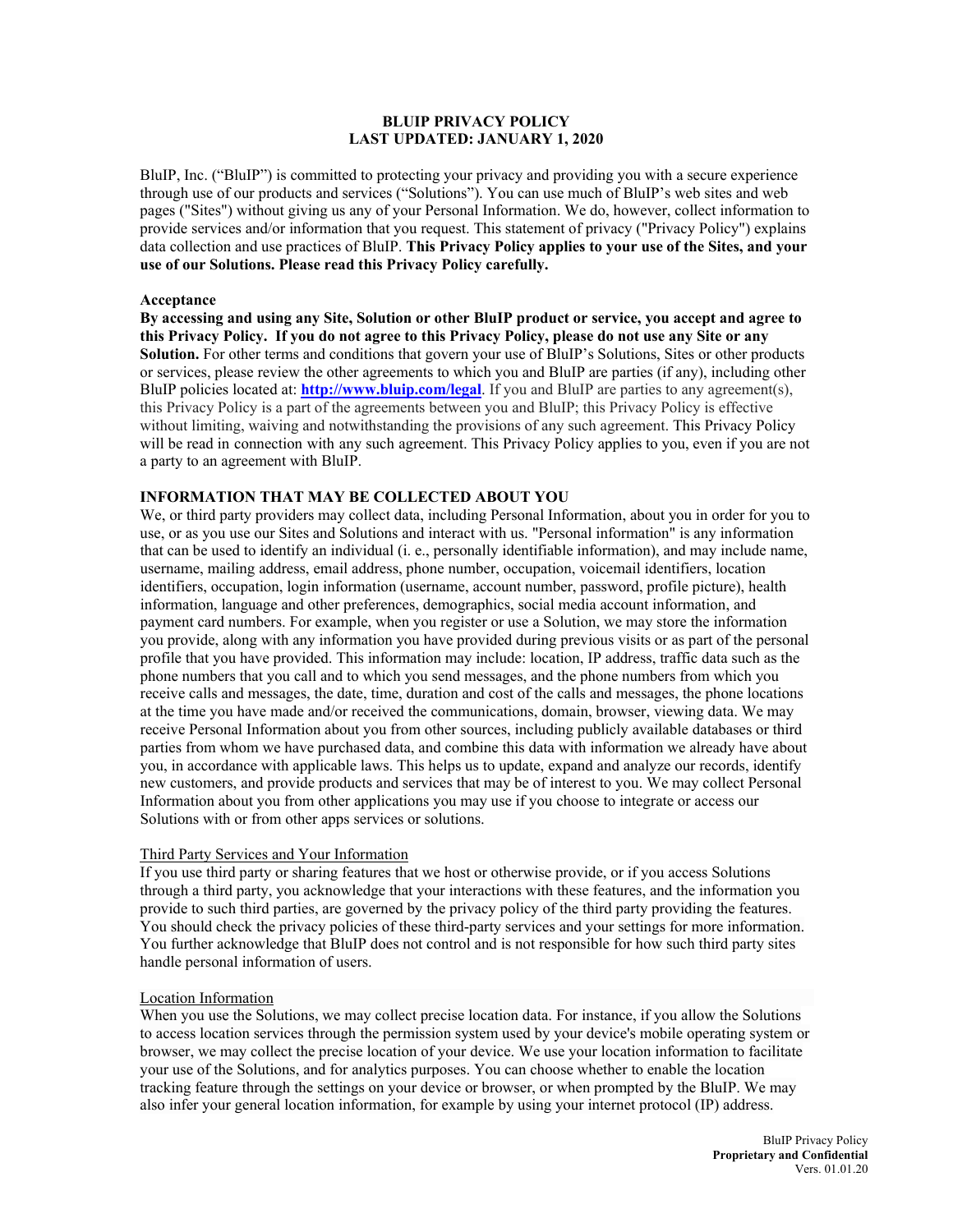### Log Information

When you use the Solutions, our servers will record information about your usage of the Solutions and information that is sent by your browser or device. Log information can include things like the IP address of your device, information about the browser, operating system and/or app you are using, unique device identifiers, pages to which you navigate and links that you click, searches that you run on the Solutions, and other ways you interact with the Solutions. If you are logged into the Solutions, this information is stored with your account information.

## Cookies and Other Mechanism**s**

A cookie is placed on your machine (if you accept cookies), or is read if you have previously visited our Sites. All of this is done in accordance with applicable laws. These technologies may store registration information, host information, and/or usage information. When you use the Solutions in your web browser, we use cookies, local storage, and other browser storage technologies to improve the Solutions, and to ensure that you can stay logged into the Solutions until you choose to log out.

If you choose to not have your browser accept cookies from our Sites, you will be able to view the text on the screens, however, you will not experience a personalized visit or be able to subscribe to the offerings on our Sites.

# **USE OF INFORMATION**

When you provide Personal Information we will only use this information for the specific reason for which it is provided. We collect Personal Information for limited reasons, such as to:

- create your account and process your order, including payment transactions (including credit inquiries, and payment and personally identifiable information verification);
- provision, facilitate and ease your use of the Sites and the Solutions;
- send Solution updates and upgrades, marketing and other communications;
- facilitate participation in our online communities;
- deliver, enable and Support and the use and/or testing of certain features of our Solutions (including emergency calling services);
- personalize your experience;
- comply with legal requirements and prevent activities that may violate our policies;
- provide customer service;
- prevention and detection of fraud and other unauthorized use;
- (where we have the appropriate permissions) to inform you of new products or services that will enhance BluIP's ability to provide service to you; however, we will not sell, rent, trade, lease, or disclose or make available any personal data to any third parties seeking to market to you products without your prior consent;
- manage a job application and/or,
- perform market research or to conduct surveys, unless you have requested that we not contact you for this purpose.

Our definition of personally identifiable information does not include "aggregate information"— data we collect about a group or category of services, users or customers, and from which individual user or customer identities have been removed. Aggregate information—for example, a report that indicates that a certain number of our customers reside in a particular state or region of the United States, or a report on how many of our customers visited particular pages of our Sites—aids us in understanding trends and customer needs. Aggregate information allows us to consider new services or tailor existing services to customer preferences, and to provide aggregate statistics (e.g., a Small Business VoIP Usage Index) to customers, potential customers and business partners.

In some instances, BluIP and the third parties it engages may automatically collect data through cookies, web logs, web beacons, and other similar applications. This information is used to better understand and improve the usability, performance, and effectiveness of websites and Solutions, and to help tailor content or offers for you. Please read the above section "Cookies and Other Web Technologies" for more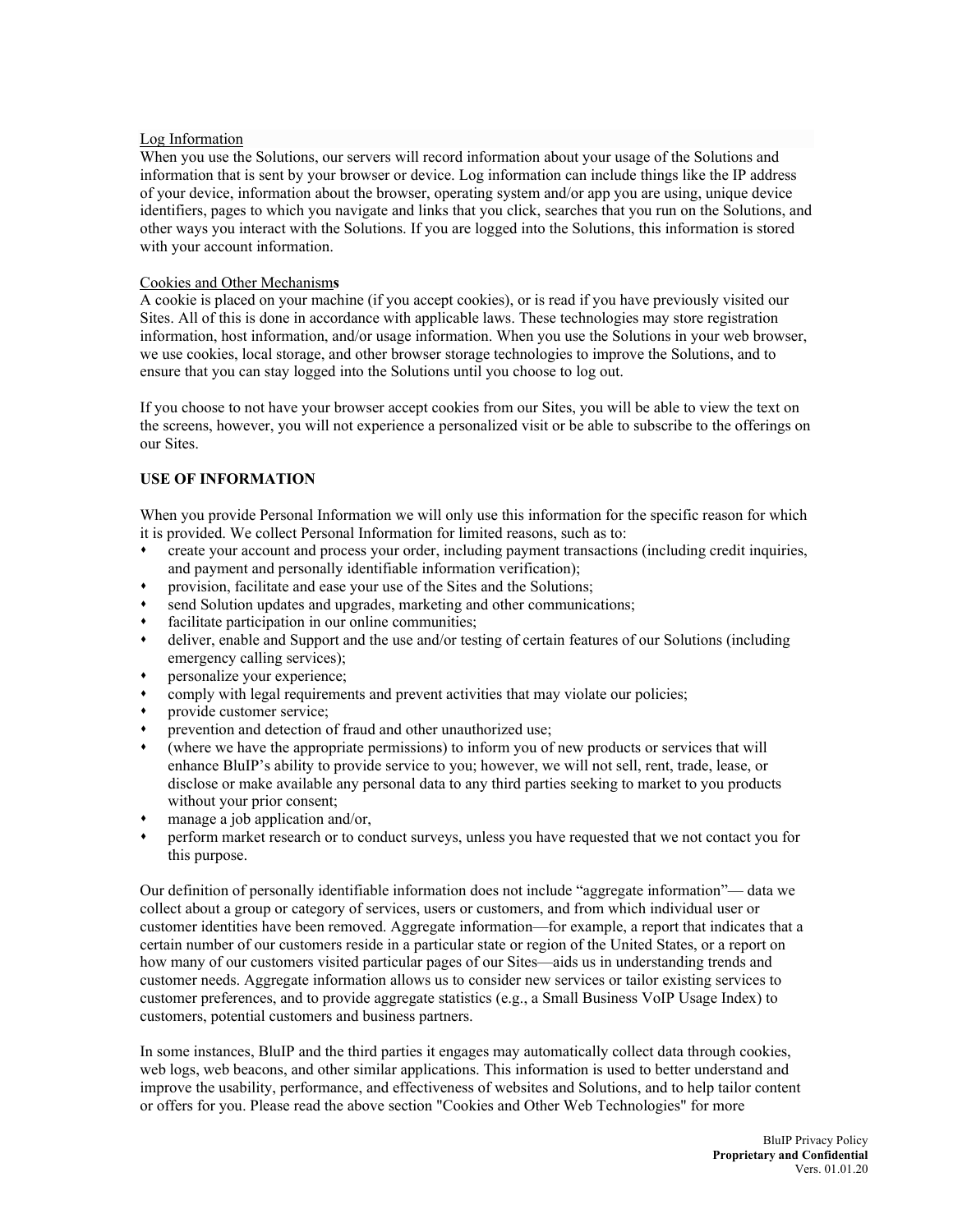information.

## **SHARING INFORMATION**.

We may share and disclose your information we collect, consistent with this Policy, with the following third parties: any BluIP affiliate, third party service provider or partner; we share your information with these parties (as further delineated below) for the limited purposes of data processing, providing the Sites and the Solutions, compliance with applicable laws, to help market and promote the Solutions or for billing purposes. Further examples of sharing information with third parties by BluIP include:

- supporting the uses mentioned above;
- processing of orders and credit card transactions, delivering Solutions, hosting Sites, Support and marketing options, Sites and Solutions analytics, and assisting with sales-related efforts or post-sales Support;
- responding to a request for information by a competent authority if we believe disclosure is in accordance with, or is otherwise required by any applicable law, regulation or legal process;
- protecting the rights, property, or safety of BluIP, its business partners, you, or others;
- during negotiations of, or in connection with any merger, reorganization, restructuring, consolidation, acquisition, financing, dissolution or sale of all or a portion of the business or financing, dissolution, or acquisition of all or a portion of our business by or to another company;
- sharing your information only if we otherwise notify you and you consent to the sharing; and/or,
- sharing non-personal or aggregate basis (please see the last paragraph of the above section, "Use Of Information").

You can opt-out of receiving promotional communications from BluIP by using the options included in the communication.

# **CONTROL OF YOUR INFORMATION**

When you provide personal information to us, we will not share that information with unaffiliated third parties without your permission, other than in circumstances such as above. We may send out important notices informing you of changes to our Policies, technical service issues related to a product or service, or other information that is essential to the use of our Sites and Solutions. You or we may post Feedback, blog or community postings, or other information on our Sites, which may include your name, industry, company, title, or other identifying information. Any postings that you make, or that we make with your consent, are made at your own risk, and we will not be liable for the posting or the distribution of the information contained or associated therewith. If you want such postings, by BluIP, removed, or wish to give or withdraw consent please contact us by clicking [here,](https://www.blup.com/company/legal/mydata) or by emailing mydata@bluip.com. You may encounter links to third-party sites (e.g., business partners) and, although a connection may be made to such sites, we are not responsible for their privacy policies. This Privacy Policy does not cover their practices.

# **SECURITY OF YOUR PERSONAL INFORMATION**

We intend to protect the Personal Information entrusted to us, and treat it securely in accordance with this Privacy Policy. BluIP implements safeguards designed to protect your Personal information from unauthorized access, use, or disclosure. We also contractually require that our suppliers protect such information from unauthorized access, use, and disclosure. We make good faith efforts to provide the security measures necessary to keep the integrity and confidentiality of your information safe. However, no system can be completely secure and we do not ensure, guarantee or warrant that our security measures are impenetrable. The Internet, for example, cannot be guaranteed to be 100% secure, and we cannot ensure or warrant the security of any personal information you provide to us. Also, please be advised that BluIP has no control over or responsibility for the security or privacy policies or practices of other sites on the Internet you might visit, with which you interact, or from which you might buy products or services, even if you visit them using links from the Sites.

You also have a significant role in protecting your information. As an example, you should not share your password with anyone. If you believe that your password has been compromised, you should immediately change your password. You should also sign off when you've finished using a shared computer, and you should always log out of any website, including the Sites, after viewing personal account information, such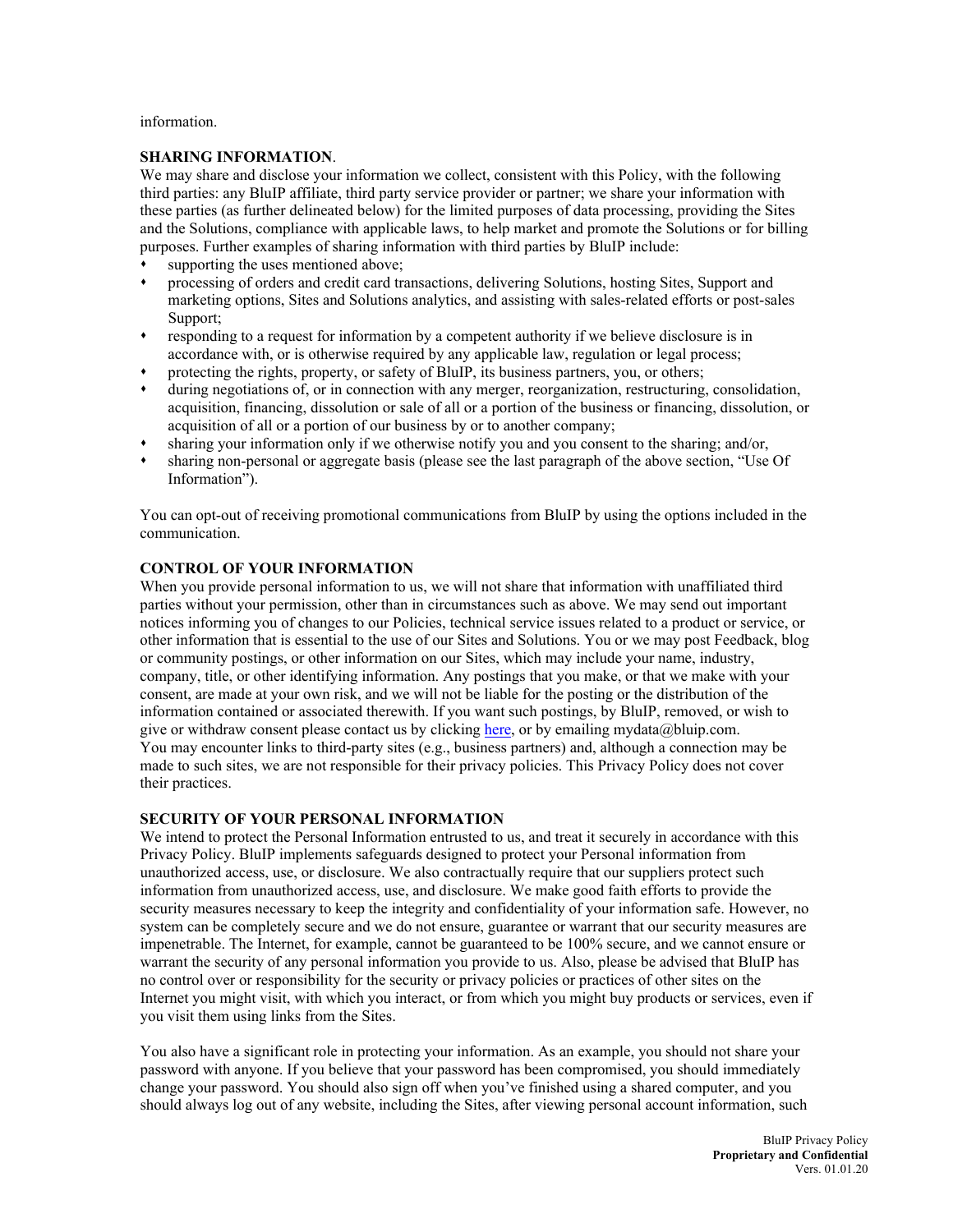as in the "Preferences" section of our Sites.

## **ACCESS TO YOUR INFORMATION**

We can provide you with access to your active Personal Information that we have collected so you can edit or update your Personal Information. You may have the ability to view or edit some of your Personal Information online. Profiles created on our Sites may be kept at different locations on different services; you may have to review and update the information in multiple locations. You may review and update this information or request deletions of any and all of your Personal Information at any time [here,](https://www.blup.com/company/legal/mydata) or by contacting [mydata@bluip.com.](mailto:mydata@bluip.com)

**Disclosure for California Residents:** These additional disclosures for California residents apply only to individuals who reside in California. The California Consumer Privacy Act of 2018 (" **CCPA** ") provides additional rights to know, delete and opt out of a party's sale of your personal information. The words used in this section have the meanings given to them in the CCPA, which may be broader than their common meaning. For example, the definition of "personal information" under the CCPA includes your name, and also more general information like your age.

BluIP does not sell your personal information (as understood under the CCPA) and will not do so in the future without providing you with notice and an opportunity to opt-out of such sale as required by law.

#### *Right to Know and Delete.*

Once, every 12 months, qualifying California residents have the right to have deleted, the personal information BluIP has collected from them, and the right to know certain information about our data practices in the preceding twelve (12) months. In particular, you have the right to request the following from us:

- the categories of personal information we have collected about you;
- the categories of sources from which the personal information was collected;
- the categories of personal information about you we disclosed for a business purpose or sold (See, "Shine the Light " below);
- the categories of third parties to whom the personal information was disclosed for a business purpose or sold;
- the business or commercial purpose for collecting or selling the personal information; and
- the specific pieces of personal information we have collected about you.

If you would like to download or delete your personal information, you can do so [here,](https://www.blup.com/company/legal/mydata) or email us at  $mydata@jbluip.com$ . In the request, please specify which right you are seeking to exercise and the scope of the request. We will confirm receipt of your request within 10 days. We may require specific information from you to help us verify your identity and process your request. If we are unable to verify your identity, we may deny your requests to know or delete.

#### *Right to Opt-Out.*

We do not sell information as the term "sell" is traditionally understood. However, if and to the extent "sale" under the CCPA is interpreted to include advertising technology activities such as those implemented specifically for interest-based advertising, we will comply with applicable law as to such activity.

#### *Authorized Agent*

You can designate an authorized agent to submit requests on your behalf. However, we will require written proof of the agent's permission to do so and verify your identity directly.

#### *Right to Non-Discrimination*

You have the right not to receive non-discriminatory treatment by us for the exercise of any your rights.

#### *Financial Incentives*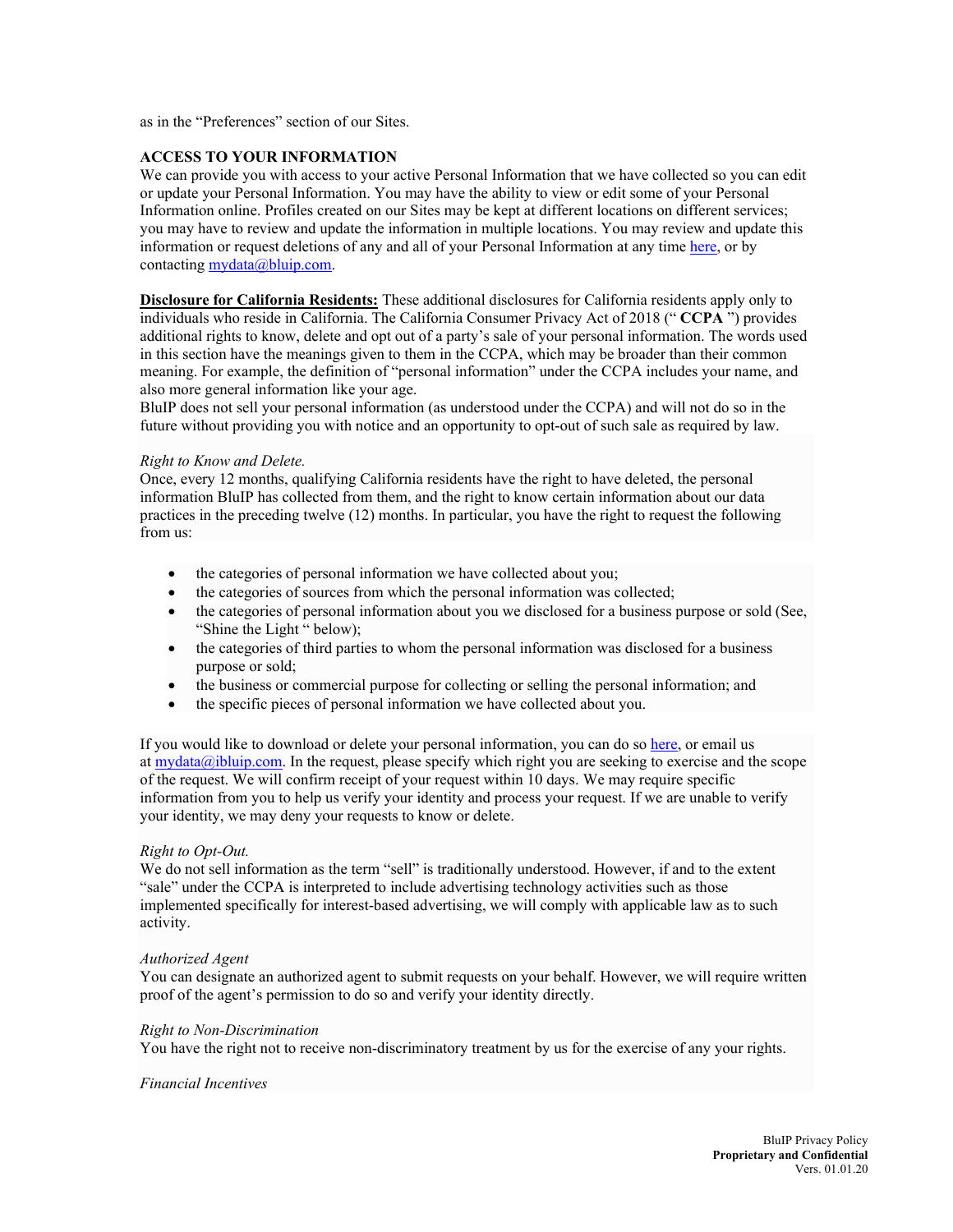Financial incentives are programs, benefits, or other offerings, including payments to consumers as compensation, for the disclosure, deletion, or sale of personal information about them. Any promotion or other incentive, in which you participate, will be governed by a written contract between you and BluIP. Your intentional participation in any such programs, benefits, or other similar offerings will be interpreted as affirmative consent to the terms of such incentive.

### *Shine the Light*

If you are a California resident, you may ask BluIP for a notice describing what categories of personal information BluIP shares with third parties or affiliates for those third parties or affiliates' direct marketing purposes. You may further ask BluIP to identify the name and address of the third parties that received such personal information. Please submit a written request to the address provided below and specify you want a copy of your California Shine the Light Notice. We may require additional information from you to allow us to verify your identity and are only required to respond to requests once during any calendar year.

### *Consumer Affairs*

Under California Civil Code Section 1789.3, California residents are entitled to the following specific consumer rights notice: If you have a question or complaint regarding the Website, please send an email to [legalnotice@bluip.com.](mailto:legalnotice@instacart.com) You may also contact us by writing to us at the address provided below under the Section entitled "Contact Information". California residents may reach the Complaint Assistance Unit of the Division of Consumer Services of the California Department of Consumer Affairs may be contacted in writing at 400 R Street, Suite 1080, Sacramento, California 95814, or by telephone at (916) 445-1254 or (800) 952-5210.

### **Disclosure of Nevada Residents**

BluIP does not sell your personal information and will not do so in the future without providing you with notice and an opportunity to opt-out of such sale as required by law. A sale under Nevada law is the exchange of personal information for monetary consideration by the business to a third-party for the thirdparty to license or sell the personal information to other third parties. If you are a Nevada resident, you may ask BluIP to add you to its opt-out list for possible future sales of certain information we have collected or will collect about you. To submit such a request, please contact our designated request email address: [mydata@bluip.com.](mailto:mydata@bluip.com)

## **Disclosure for Canadian Residents**

BluIP is located in the United States and some of its service providers (including affiliates acting in this capacity) are located in the United States or elsewhere outside of Canada. As a result, your personal information may be processed and stored outside of Canada for the purposes described in this Privacy Policy. While outside of Canada, personal information will be subject to applicable local laws, which may permit government and national security authorities in those jurisdictions to access your personal information in certain circumstances.

You may request access to or correction of your personal information, or withdraw consent to our collection, use or disclosure of your personal information, by writing to our Global Privacy Team at the below address or at mydata@bluip.com. These rights are subject to applicable contractual and legal restrictions and reasonable notice. We may take reasonable steps to verify your identity before honoring any such requests.

## **Disclosures for EEA Residents**

If you are a resident of the European Economic Area, you have the following data protection rights:

- If you wish to **access, correct, update or request deletion** of your personal information, you can do so at any time by contacting us using the contact details provided under the ["Contact Information"](http://www.averydennison.com/en/home/legal-and-privacy-notices1.html#1) section below.
	- In addition, you can **object to processing** of your personal information, ask us to **restrict processing** of your personal information or **request portability** of your personal information. Again, you can exercise these rights by contacting us using the contact details provided under the "Contact Information" section below.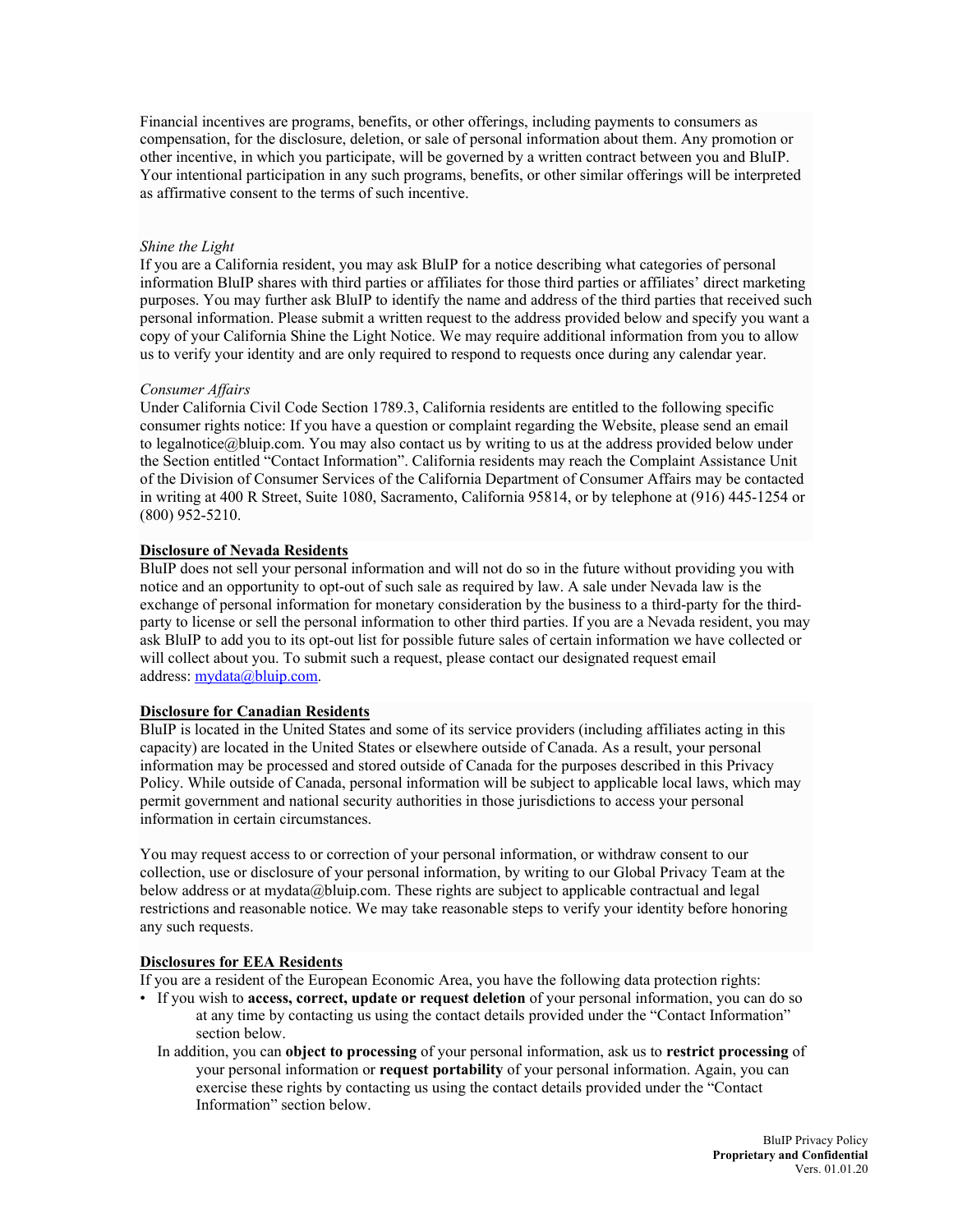You have the right to **opt-out of marketing communications** we send you at any time. You can exercise this right by clicking on the "unsubscribe" or "opt-out" link in the marketing e-mails we send you. To opt-out of other forms of marketing (such as postal marketing or telemarketing), please contact us using the contact details provided under the ["Contact Information"](http://www.averydennison.com/en/home/legal-and-privacy-notices1.html#1) section below.

• Similarly, if we have collected and process your personal information with your consent, then you can **withdraw your consent** at any time. Withdrawing your consent will not affect the lawfulness of any processing we conducted prior to your withdrawal, nor will it affect processing of your personal information conducted in reliance on lawful processing grounds other than consent. You have the **right to complain to a data protection authority** about our collection and use of your

personal information. For more information, please contact your local data protection authority.

Contact details for data protection authorities in the European Economic Area, are available [here,](http://ec.europa.eu/justice/data-protection/article-29/structure/data-protection-authorities/index_en.htm) or accessible via[: https://edpb.europa.eu/about-edpb/board/members\\_en](https://edpb.europa.eu/about-edpb/board/members_en) Switzerland and Canada are accessible as follows: Switzerland:<https://www.edoeb.admin.ch/edoeb/en/home/the-fdpic/contact.html> Canada:<https://www.priv.gc.ca/en/report-a-concern/>

• We respond to all requests we receive from individuals wishing to exercise their data protection rights in accordance with applicable data protection laws.

## *Legal basis for processing personal information (EEA and Switzerland only)*

If you are from the European Economic Area (EEA), our legal basis for collecting and using the personal information described above will depend on the Personal Information concerned and the specific context in which we collect it.

However, we will normally collect Personal Information from you only where we have your consent to do so, where we need the Personal Information to perform a contract with you, or where the processing is in our legitimate interests and not overridden by your data protection interests or fundamental rights and freedoms. In some cases, we may also have a legal obligation to collect the Personal Information in question.

If we ask you to provide Personal Information to comply with a legal requirement or enter into a contract with you, we will make this clear at the relevant time and advise you whether the provision of your Personal information is mandatory or not (as well as of the possible consequences if you do not provide your Personal Information).

Similarly, if we collect and use your Personal Information in reliance on our or a third party's legitimate interests and those interests are not already listed above (see "Sharing Information" section), we will make clear to you at the relevant time what those legitimate interests are.

If you have questions about or need further information concerning the legal basis on which we collect and use your Personal Information, please contact us using the contact details provided under the "Contact Information" section below.

# **Transfer of Your Information Across Border**

Your information may be stored and processed in the United States or any other country in which BluIP or its vendors maintain facilities. By using our Sites, you consent to any transfer, storage, or processing of information outside of your country. Several countries, including those in the European Economic Area, have established data protection laws and regulations that place restrictions on the transfer of personal information across country borders. We are committed to complying with all of those laws and regulations, and have taken appropriate safeguards to require that your information will remain protected in accordance with this Privacy Policy. These measures include requiring adherence to this Privacy Policy in our contracts, and strict enforcement of such adherence. Some countries, however, may not have the same or substantially similar privacy laws as those set out in this Privacy Policy. We may not require organizations to which we disclose personal information in those countries to comply with similar privacy laws, and accordingly your Personal Information may not receive the same protections that it would under the applicable laws where you are located. *You may request that we not to transfer your personal outside of the United States, but if you do so request, we may not be able to provide the Sites or Solutions products you have purchased, or otherwise lawfully obtained from us.* To make such a request, please write us at [legalnotice@bluip.com.](mailto:legalnotice@bluip.com)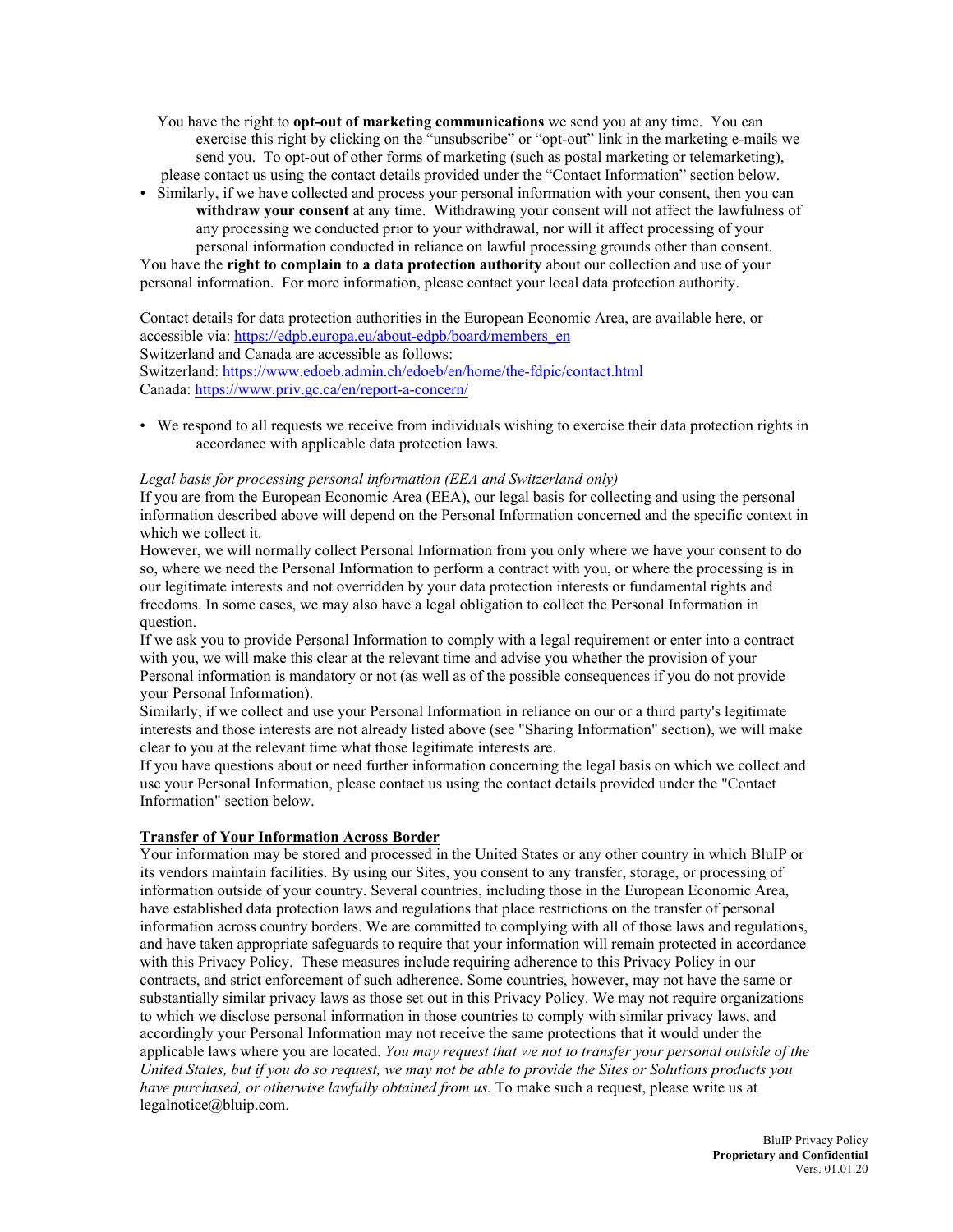When you use our Sites and Solutions and provide Personal Information, you should do so in compliance with the applicable data protection laws and regulations in your country.

## **DATA RETENTION**

We retain Personal Information we collect from you where we have an ongoing legitimate business need to do so (for example, to provide you with a service you have requested or to comply with applicable legal, tax or accounting requirements). When we have no ongoing legitimate business need to process your Personal Information, we will either delete or anonymize it or, if this is not possible (for example, because your Personal Information has been stored in backup archives), then we will securely store your Personal Information and isolate it from any further processing until deletion is possible.

### **CHILDREN'S INFORMATION**

The Sites are not intended for use by individuals under the age of 13. We do not knowingly collect personal data from, nor send requests for personal data to individuals under the age of 13. If we obtain actual knowledge that any information we collect has been provided by a child under the age of 13, we will delete that information to the extent required by applicable laws.

We do not knowingly "sell," as that term is defined under the California Consumer Protect Act ("CCPA"), the personal information of minors under 16 years old who are California residents.

### **THIRD PARTIES**

The Service may link to third party-controlled websites, like a business's URL. Except as set forth herein, we do not share your personal information with them, and are not responsible for their privacy practices.

Some of our web pages utilize framing techniques to serve content to you from our third party partners, while preserving the look and feel of the Solutions. In such cases, please note that the information you provide may be transmitted directly to the identified third party partner.

We have no direct relationship with the individuals, if any, whose personal data you receive, and/or store through Sites or the Solutions or the individuals, if any, whom you contact through the Sites or the Solutions. If you choose to provide BluIP with a third party's Personal Information (such as name, email, and phone number), you represent that you have the third party's permission to do so.

If you are an individual who is being contacted by one of our customers through the Sites or the Solutions, and would no longer like to be contacted by such customer through such services, please contact such contacting party directly.

Any individual whose personal data is included in the communications sent, received, and/or stored by one of our customers through a Solution or a Site, who an individual who seeks access to or who seeks to correct, amend, or delete any inaccurate data should direct their request to that customer directly. The customer is the controller of such data and may provide such access to such data or may perform any correction, amendment, or deletion thereof.

BluIP is not responsible for any action or inaction by any of its customers or any third party under this Privacy Policy.

**Business Transfers**: We share information from or about you with our parent companies, subsidiaries, joint ventures, or other companies under common control, and require them to also honor this Privacy Policy. If another company acquires Yelp, or all or substantially all our assets, that company will possess the same information, and will collect, use, and disclose the information only as described in this Privacy Policy.

# **MODIFICATIONS TO THIS PRIVACY POLICY**